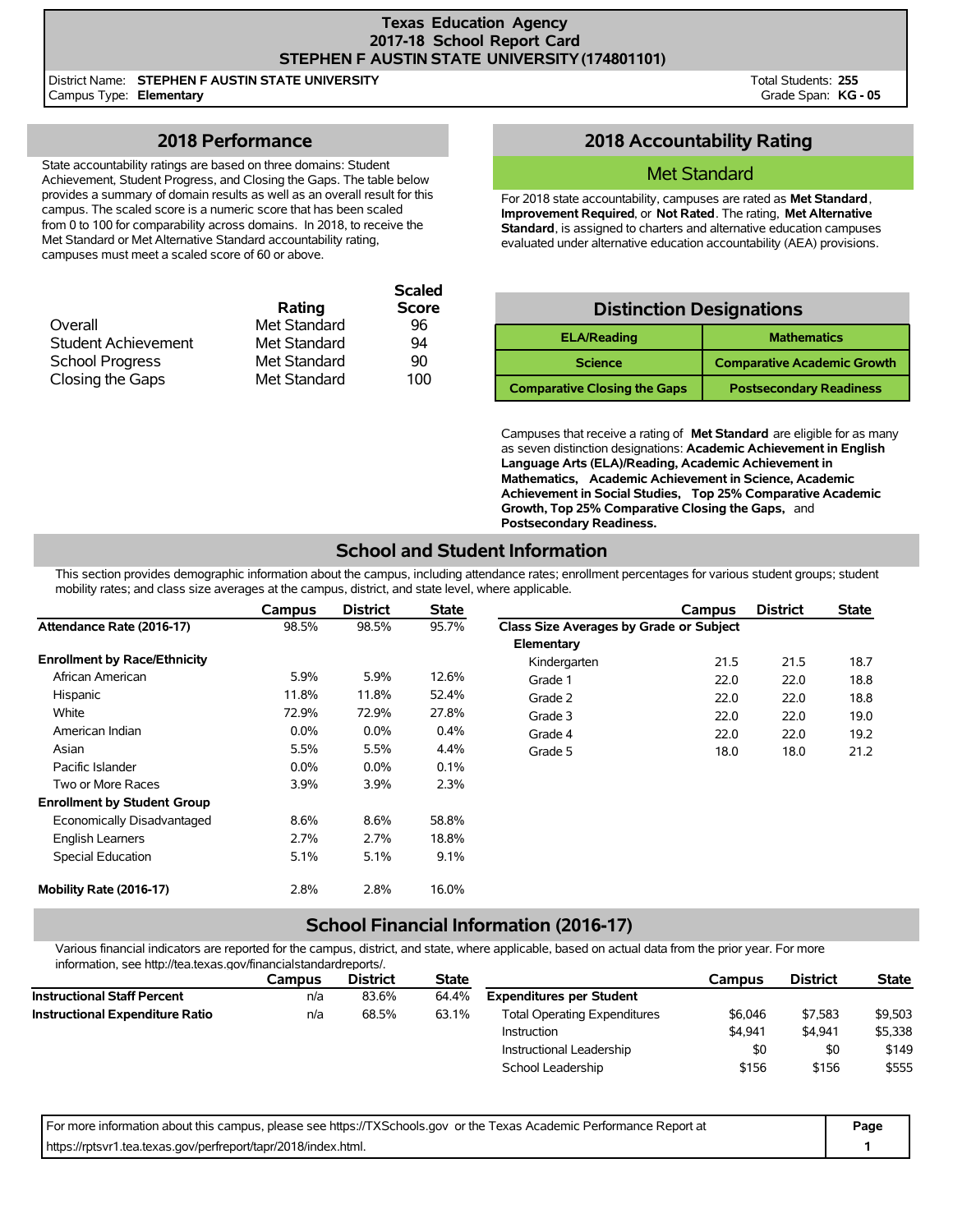#### Texas Education Agency **STEPHEN F AUSTIN STATE UNIVERSITY (174801101)** 2017-18 School Report Card **STEPHEN F AUSTIN STATE UNIVERSITY**

| African<br>American<br><b>Pacific</b><br>More<br>Econ<br>Campus American Hispanic<br>White<br>Indian<br><b>State</b><br><b>District</b><br>Asian<br><b>Islander</b><br>Disadv<br>Races<br>STAAR Performance Rates at Approaches Grade Level or Above (All Grades Tested)<br>$\ast$<br>77%<br>98%<br>98%<br>98%<br>100%<br>100%<br>100%<br>All Subjects<br>2018<br>96%<br>$\overline{\phantom{a}}$<br>97%<br>97%<br>2017<br>97%<br>93%<br>100%<br>100%<br>93%<br>75%<br>94%<br>$\overline{\phantom{a}}$<br>$\overline{\phantom{a}}$<br>$\ast$<br>99%<br>99%<br>$\ast$<br>$\ast$<br>Reading<br>2018<br>74%<br>100%<br>99%<br>100%<br>L,<br>$\overline{\phantom{a}}$<br>2017<br>72%<br>98%<br>98%<br>94%<br>99%<br>$\ast$<br>100%<br>91%<br>*<br>$\overline{\phantom{a}}$<br>$\blacksquare$<br>99%<br>100%<br>99%<br>$\ast$<br><b>Mathematics</b><br>2018<br>81%<br>99%<br>*<br>100%<br>100%<br>$\overline{a}$<br>98%<br>$\ast$<br>99%<br>100%<br>$\ast$<br>2017<br>79%<br>98%<br>94%<br>100%<br>$\overline{a}$<br>$\ast$<br>$\ast$<br>$\ast$<br>66%<br>89%<br>89%<br>91%<br>$\ast$<br>Writing<br>2018<br>$\overline{a}$<br>$\overline{a}$<br>$\ast$<br>2017<br>90%<br>90%<br>$\ast$<br>67%<br>89%<br>$\ast$<br>$\ast$<br>$\overline{a}$<br>$\ast$<br>$\ast$<br>2018<br>80%<br>100%<br>100%<br>100%<br>$\ast$<br>Science<br>$\ast$<br>$\ast$<br>$\ast$<br>$\ast$<br>$\ast$<br>$\ast$<br>2017<br>97%<br>97%<br>96%<br>$\ast$<br>79%<br>STAAR Performance Rates at Meets Grade Level or Above (All Grades Tested)<br>$\ast$<br>48%<br>85%<br>81%<br>All Subjects<br>2018<br>78%<br>78%<br>78%<br>78%<br>93%<br>82%<br>82%<br>2017<br>45%<br>76%<br>74%<br>82%<br>100%<br>90%<br>79%<br>$\overline{a}$<br>$\blacksquare$<br>$\ast$<br>$\ast$<br>$\ast$<br>78%<br>78%<br>82%<br>Reading<br>2018<br>46%<br>80%<br>100%<br>$\overline{a}$<br>$\overline{\phantom{a}}$<br>$\ast$<br>2017<br>82%<br>82%<br>69%<br>83%<br>86%<br>82%<br>44%<br>*<br>$\overline{\phantom{a}}$<br>$\ast$<br>89%<br>89%<br>$\ast$<br>82%<br>88%<br>80%<br>Mathematics<br>2018<br>50%<br>100%<br>$\overline{\phantom{a}}$<br>$\overline{\phantom{a}}$<br>86%<br>94%<br>100%<br>$\ast$<br>91%<br>2017<br>46%<br>86%<br>$\ast$<br>83%<br>$\overline{\phantom{a}}$<br>$\ast$<br>$\ast$<br>$\ast$<br>2018<br>59%<br>59%<br>57%<br>$\ast$<br>Writing<br>41%<br>$\overline{\phantom{a}}$<br>$\overline{\phantom{a}}$<br>2017<br>68%<br>$\ast$<br>70%<br>$\ast$<br>36%<br>68%<br>$\ast$<br>$\ast$<br>$\ast$<br>$\overline{a}$<br>$\ast$<br>67%<br>67%<br>$\ast$<br>$\ast$<br>2018<br>51%<br>67%<br>$\ast$<br>Science<br>$\ast$<br>$\ast$<br>2017<br>49%<br>84%<br>84%<br>$\ast$<br>88%<br>$\ast$<br>$\ast$<br>L.<br>STAAR Performance Rates at Masters Grade Level (All Grades Tested)<br>$\ast$<br>77%<br>All Subjects<br>2018<br>22%<br>48%<br>48%<br>41%<br>48%<br>64%<br>44%<br>$\overline{a}$<br>85%<br>2017<br>20%<br>53%<br>53%<br>41%<br>44%<br>53%<br>60%<br>46%<br>$\overline{a}$<br>$\overline{\phantom{m}}$<br>$\ast$<br>$\ast$<br>49%<br>49%<br>$\ast$<br>47%<br>49%<br>100%<br>Reading<br>2018<br>19%<br>$\overline{\phantom{a}}$<br>$\overline{a}$<br>54%<br>$\ast$<br>71%<br>2017<br>19%<br>54%<br>$\ast$<br>38%<br>53%<br>45%<br>$\blacksquare$<br>59%<br>$\ast$<br>2018<br>24%<br>59%<br>$\ast$<br>53%<br>58%<br>100%<br>50%<br><b>Mathematics</b><br>$\overline{\phantom{a}}$<br>60%<br>60%<br>$\ast$<br>63%<br>100%<br>55%<br>2017<br>22%<br>59%<br>$\ast$<br>$\overline{\phantom{a}}$<br>$\blacksquare$<br>$\ast$<br>$\ast$<br>$\ast$<br>2018<br>13%<br>18%<br>18%<br>20%<br>$\ast$<br>Writing<br>$\overline{a}$<br>$\ast$<br>2017<br>11%<br>32%<br>32%<br>$\ast$<br>30%<br>$\ast$<br>$\ast$<br>$\ast$<br>$\ast$<br>23%<br>42%<br>42%<br>50%<br>$\ast$<br>Science<br>2018<br>$\ast$<br>$\ast$<br>$\ast$<br>$\overline{a}$<br>$\ast$<br>$\ast$<br>$\ast$<br>$\ast$<br>2017<br>19%<br>49%<br>49%<br>54%<br>$\star$<br>Academic Growth Score (All Grades Tested)<br>82<br>82<br>82<br>82<br>83<br>88<br>All Subjects<br>2018<br>69<br>*<br>79<br>$\ast$<br>82<br>82<br>$\ast$<br>$\ast$<br>2018<br>69<br>91<br>81<br>Reading<br>70<br>82<br>82<br>$\ast$<br>73<br>$\ast$<br>$\ast$<br>93<br>2018<br>83<br>Mathematics |  |  |  |  |  |  |  |  |
|--------------------------------------------------------------------------------------------------------------------------------------------------------------------------------------------------------------------------------------------------------------------------------------------------------------------------------------------------------------------------------------------------------------------------------------------------------------------------------------------------------------------------------------------------------------------------------------------------------------------------------------------------------------------------------------------------------------------------------------------------------------------------------------------------------------------------------------------------------------------------------------------------------------------------------------------------------------------------------------------------------------------------------------------------------------------------------------------------------------------------------------------------------------------------------------------------------------------------------------------------------------------------------------------------------------------------------------------------------------------------------------------------------------------------------------------------------------------------------------------------------------------------------------------------------------------------------------------------------------------------------------------------------------------------------------------------------------------------------------------------------------------------------------------------------------------------------------------------------------------------------------------------------------------------------------------------------------------------------------------------------------------------------------------------------------------------------------------------------------------------------------------------------------------------------------------------------------------------------------------------------------------------------------------------------------------------------------------------------------------------------------------------------------------------------------------------------------------------------------------------------------------------------------------------------------------------------------------------------------------------------------------------------------------------------------------------------------------------------------------------------------------------------------------------------------------------------------------------------------------------------------------------------------------------------------------------------------------------------------------------------------------------------------------------------------------------------------------------------------------------------------------------------------------------------------------------------------------------------------------------------------------------------------------------------------------------------------------------------------------------------------------------------------------------------------------------------------------------------------------------------------------------------------------------------------------------------------------------------------------------------------------------------------------------------------------------------------------------------------------------------------------------------------------------------------------------------------------------------------------------------------------------------------------------------------------------------------------------------------------------------------------------------------------------------------------------------------------------------------------------------------------------------------------------------------------------|--|--|--|--|--|--|--|--|
|                                                                                                                                                                                                                                                                                                                                                                                                                                                                                                                                                                                                                                                                                                                                                                                                                                                                                                                                                                                                                                                                                                                                                                                                                                                                                                                                                                                                                                                                                                                                                                                                                                                                                                                                                                                                                                                                                                                                                                                                                                                                                                                                                                                                                                                                                                                                                                                                                                                                                                                                                                                                                                                                                                                                                                                                                                                                                                                                                                                                                                                                                                                                                                                                                                                                                                                                                                                                                                                                                                                                                                                                                                                                                                                                                                                                                                                                                                                                                                                                                                                                                                                                                                                                  |  |  |  |  |  |  |  |  |
|                                                                                                                                                                                                                                                                                                                                                                                                                                                                                                                                                                                                                                                                                                                                                                                                                                                                                                                                                                                                                                                                                                                                                                                                                                                                                                                                                                                                                                                                                                                                                                                                                                                                                                                                                                                                                                                                                                                                                                                                                                                                                                                                                                                                                                                                                                                                                                                                                                                                                                                                                                                                                                                                                                                                                                                                                                                                                                                                                                                                                                                                                                                                                                                                                                                                                                                                                                                                                                                                                                                                                                                                                                                                                                                                                                                                                                                                                                                                                                                                                                                                                                                                                                                                  |  |  |  |  |  |  |  |  |
|                                                                                                                                                                                                                                                                                                                                                                                                                                                                                                                                                                                                                                                                                                                                                                                                                                                                                                                                                                                                                                                                                                                                                                                                                                                                                                                                                                                                                                                                                                                                                                                                                                                                                                                                                                                                                                                                                                                                                                                                                                                                                                                                                                                                                                                                                                                                                                                                                                                                                                                                                                                                                                                                                                                                                                                                                                                                                                                                                                                                                                                                                                                                                                                                                                                                                                                                                                                                                                                                                                                                                                                                                                                                                                                                                                                                                                                                                                                                                                                                                                                                                                                                                                                                  |  |  |  |  |  |  |  |  |
|                                                                                                                                                                                                                                                                                                                                                                                                                                                                                                                                                                                                                                                                                                                                                                                                                                                                                                                                                                                                                                                                                                                                                                                                                                                                                                                                                                                                                                                                                                                                                                                                                                                                                                                                                                                                                                                                                                                                                                                                                                                                                                                                                                                                                                                                                                                                                                                                                                                                                                                                                                                                                                                                                                                                                                                                                                                                                                                                                                                                                                                                                                                                                                                                                                                                                                                                                                                                                                                                                                                                                                                                                                                                                                                                                                                                                                                                                                                                                                                                                                                                                                                                                                                                  |  |  |  |  |  |  |  |  |
|                                                                                                                                                                                                                                                                                                                                                                                                                                                                                                                                                                                                                                                                                                                                                                                                                                                                                                                                                                                                                                                                                                                                                                                                                                                                                                                                                                                                                                                                                                                                                                                                                                                                                                                                                                                                                                                                                                                                                                                                                                                                                                                                                                                                                                                                                                                                                                                                                                                                                                                                                                                                                                                                                                                                                                                                                                                                                                                                                                                                                                                                                                                                                                                                                                                                                                                                                                                                                                                                                                                                                                                                                                                                                                                                                                                                                                                                                                                                                                                                                                                                                                                                                                                                  |  |  |  |  |  |  |  |  |
|                                                                                                                                                                                                                                                                                                                                                                                                                                                                                                                                                                                                                                                                                                                                                                                                                                                                                                                                                                                                                                                                                                                                                                                                                                                                                                                                                                                                                                                                                                                                                                                                                                                                                                                                                                                                                                                                                                                                                                                                                                                                                                                                                                                                                                                                                                                                                                                                                                                                                                                                                                                                                                                                                                                                                                                                                                                                                                                                                                                                                                                                                                                                                                                                                                                                                                                                                                                                                                                                                                                                                                                                                                                                                                                                                                                                                                                                                                                                                                                                                                                                                                                                                                                                  |  |  |  |  |  |  |  |  |
|                                                                                                                                                                                                                                                                                                                                                                                                                                                                                                                                                                                                                                                                                                                                                                                                                                                                                                                                                                                                                                                                                                                                                                                                                                                                                                                                                                                                                                                                                                                                                                                                                                                                                                                                                                                                                                                                                                                                                                                                                                                                                                                                                                                                                                                                                                                                                                                                                                                                                                                                                                                                                                                                                                                                                                                                                                                                                                                                                                                                                                                                                                                                                                                                                                                                                                                                                                                                                                                                                                                                                                                                                                                                                                                                                                                                                                                                                                                                                                                                                                                                                                                                                                                                  |  |  |  |  |  |  |  |  |
|                                                                                                                                                                                                                                                                                                                                                                                                                                                                                                                                                                                                                                                                                                                                                                                                                                                                                                                                                                                                                                                                                                                                                                                                                                                                                                                                                                                                                                                                                                                                                                                                                                                                                                                                                                                                                                                                                                                                                                                                                                                                                                                                                                                                                                                                                                                                                                                                                                                                                                                                                                                                                                                                                                                                                                                                                                                                                                                                                                                                                                                                                                                                                                                                                                                                                                                                                                                                                                                                                                                                                                                                                                                                                                                                                                                                                                                                                                                                                                                                                                                                                                                                                                                                  |  |  |  |  |  |  |  |  |
|                                                                                                                                                                                                                                                                                                                                                                                                                                                                                                                                                                                                                                                                                                                                                                                                                                                                                                                                                                                                                                                                                                                                                                                                                                                                                                                                                                                                                                                                                                                                                                                                                                                                                                                                                                                                                                                                                                                                                                                                                                                                                                                                                                                                                                                                                                                                                                                                                                                                                                                                                                                                                                                                                                                                                                                                                                                                                                                                                                                                                                                                                                                                                                                                                                                                                                                                                                                                                                                                                                                                                                                                                                                                                                                                                                                                                                                                                                                                                                                                                                                                                                                                                                                                  |  |  |  |  |  |  |  |  |
|                                                                                                                                                                                                                                                                                                                                                                                                                                                                                                                                                                                                                                                                                                                                                                                                                                                                                                                                                                                                                                                                                                                                                                                                                                                                                                                                                                                                                                                                                                                                                                                                                                                                                                                                                                                                                                                                                                                                                                                                                                                                                                                                                                                                                                                                                                                                                                                                                                                                                                                                                                                                                                                                                                                                                                                                                                                                                                                                                                                                                                                                                                                                                                                                                                                                                                                                                                                                                                                                                                                                                                                                                                                                                                                                                                                                                                                                                                                                                                                                                                                                                                                                                                                                  |  |  |  |  |  |  |  |  |
|                                                                                                                                                                                                                                                                                                                                                                                                                                                                                                                                                                                                                                                                                                                                                                                                                                                                                                                                                                                                                                                                                                                                                                                                                                                                                                                                                                                                                                                                                                                                                                                                                                                                                                                                                                                                                                                                                                                                                                                                                                                                                                                                                                                                                                                                                                                                                                                                                                                                                                                                                                                                                                                                                                                                                                                                                                                                                                                                                                                                                                                                                                                                                                                                                                                                                                                                                                                                                                                                                                                                                                                                                                                                                                                                                                                                                                                                                                                                                                                                                                                                                                                                                                                                  |  |  |  |  |  |  |  |  |
|                                                                                                                                                                                                                                                                                                                                                                                                                                                                                                                                                                                                                                                                                                                                                                                                                                                                                                                                                                                                                                                                                                                                                                                                                                                                                                                                                                                                                                                                                                                                                                                                                                                                                                                                                                                                                                                                                                                                                                                                                                                                                                                                                                                                                                                                                                                                                                                                                                                                                                                                                                                                                                                                                                                                                                                                                                                                                                                                                                                                                                                                                                                                                                                                                                                                                                                                                                                                                                                                                                                                                                                                                                                                                                                                                                                                                                                                                                                                                                                                                                                                                                                                                                                                  |  |  |  |  |  |  |  |  |
|                                                                                                                                                                                                                                                                                                                                                                                                                                                                                                                                                                                                                                                                                                                                                                                                                                                                                                                                                                                                                                                                                                                                                                                                                                                                                                                                                                                                                                                                                                                                                                                                                                                                                                                                                                                                                                                                                                                                                                                                                                                                                                                                                                                                                                                                                                                                                                                                                                                                                                                                                                                                                                                                                                                                                                                                                                                                                                                                                                                                                                                                                                                                                                                                                                                                                                                                                                                                                                                                                                                                                                                                                                                                                                                                                                                                                                                                                                                                                                                                                                                                                                                                                                                                  |  |  |  |  |  |  |  |  |
|                                                                                                                                                                                                                                                                                                                                                                                                                                                                                                                                                                                                                                                                                                                                                                                                                                                                                                                                                                                                                                                                                                                                                                                                                                                                                                                                                                                                                                                                                                                                                                                                                                                                                                                                                                                                                                                                                                                                                                                                                                                                                                                                                                                                                                                                                                                                                                                                                                                                                                                                                                                                                                                                                                                                                                                                                                                                                                                                                                                                                                                                                                                                                                                                                                                                                                                                                                                                                                                                                                                                                                                                                                                                                                                                                                                                                                                                                                                                                                                                                                                                                                                                                                                                  |  |  |  |  |  |  |  |  |
|                                                                                                                                                                                                                                                                                                                                                                                                                                                                                                                                                                                                                                                                                                                                                                                                                                                                                                                                                                                                                                                                                                                                                                                                                                                                                                                                                                                                                                                                                                                                                                                                                                                                                                                                                                                                                                                                                                                                                                                                                                                                                                                                                                                                                                                                                                                                                                                                                                                                                                                                                                                                                                                                                                                                                                                                                                                                                                                                                                                                                                                                                                                                                                                                                                                                                                                                                                                                                                                                                                                                                                                                                                                                                                                                                                                                                                                                                                                                                                                                                                                                                                                                                                                                  |  |  |  |  |  |  |  |  |
|                                                                                                                                                                                                                                                                                                                                                                                                                                                                                                                                                                                                                                                                                                                                                                                                                                                                                                                                                                                                                                                                                                                                                                                                                                                                                                                                                                                                                                                                                                                                                                                                                                                                                                                                                                                                                                                                                                                                                                                                                                                                                                                                                                                                                                                                                                                                                                                                                                                                                                                                                                                                                                                                                                                                                                                                                                                                                                                                                                                                                                                                                                                                                                                                                                                                                                                                                                                                                                                                                                                                                                                                                                                                                                                                                                                                                                                                                                                                                                                                                                                                                                                                                                                                  |  |  |  |  |  |  |  |  |
|                                                                                                                                                                                                                                                                                                                                                                                                                                                                                                                                                                                                                                                                                                                                                                                                                                                                                                                                                                                                                                                                                                                                                                                                                                                                                                                                                                                                                                                                                                                                                                                                                                                                                                                                                                                                                                                                                                                                                                                                                                                                                                                                                                                                                                                                                                                                                                                                                                                                                                                                                                                                                                                                                                                                                                                                                                                                                                                                                                                                                                                                                                                                                                                                                                                                                                                                                                                                                                                                                                                                                                                                                                                                                                                                                                                                                                                                                                                                                                                                                                                                                                                                                                                                  |  |  |  |  |  |  |  |  |
|                                                                                                                                                                                                                                                                                                                                                                                                                                                                                                                                                                                                                                                                                                                                                                                                                                                                                                                                                                                                                                                                                                                                                                                                                                                                                                                                                                                                                                                                                                                                                                                                                                                                                                                                                                                                                                                                                                                                                                                                                                                                                                                                                                                                                                                                                                                                                                                                                                                                                                                                                                                                                                                                                                                                                                                                                                                                                                                                                                                                                                                                                                                                                                                                                                                                                                                                                                                                                                                                                                                                                                                                                                                                                                                                                                                                                                                                                                                                                                                                                                                                                                                                                                                                  |  |  |  |  |  |  |  |  |
|                                                                                                                                                                                                                                                                                                                                                                                                                                                                                                                                                                                                                                                                                                                                                                                                                                                                                                                                                                                                                                                                                                                                                                                                                                                                                                                                                                                                                                                                                                                                                                                                                                                                                                                                                                                                                                                                                                                                                                                                                                                                                                                                                                                                                                                                                                                                                                                                                                                                                                                                                                                                                                                                                                                                                                                                                                                                                                                                                                                                                                                                                                                                                                                                                                                                                                                                                                                                                                                                                                                                                                                                                                                                                                                                                                                                                                                                                                                                                                                                                                                                                                                                                                                                  |  |  |  |  |  |  |  |  |
|                                                                                                                                                                                                                                                                                                                                                                                                                                                                                                                                                                                                                                                                                                                                                                                                                                                                                                                                                                                                                                                                                                                                                                                                                                                                                                                                                                                                                                                                                                                                                                                                                                                                                                                                                                                                                                                                                                                                                                                                                                                                                                                                                                                                                                                                                                                                                                                                                                                                                                                                                                                                                                                                                                                                                                                                                                                                                                                                                                                                                                                                                                                                                                                                                                                                                                                                                                                                                                                                                                                                                                                                                                                                                                                                                                                                                                                                                                                                                                                                                                                                                                                                                                                                  |  |  |  |  |  |  |  |  |
|                                                                                                                                                                                                                                                                                                                                                                                                                                                                                                                                                                                                                                                                                                                                                                                                                                                                                                                                                                                                                                                                                                                                                                                                                                                                                                                                                                                                                                                                                                                                                                                                                                                                                                                                                                                                                                                                                                                                                                                                                                                                                                                                                                                                                                                                                                                                                                                                                                                                                                                                                                                                                                                                                                                                                                                                                                                                                                                                                                                                                                                                                                                                                                                                                                                                                                                                                                                                                                                                                                                                                                                                                                                                                                                                                                                                                                                                                                                                                                                                                                                                                                                                                                                                  |  |  |  |  |  |  |  |  |
|                                                                                                                                                                                                                                                                                                                                                                                                                                                                                                                                                                                                                                                                                                                                                                                                                                                                                                                                                                                                                                                                                                                                                                                                                                                                                                                                                                                                                                                                                                                                                                                                                                                                                                                                                                                                                                                                                                                                                                                                                                                                                                                                                                                                                                                                                                                                                                                                                                                                                                                                                                                                                                                                                                                                                                                                                                                                                                                                                                                                                                                                                                                                                                                                                                                                                                                                                                                                                                                                                                                                                                                                                                                                                                                                                                                                                                                                                                                                                                                                                                                                                                                                                                                                  |  |  |  |  |  |  |  |  |
|                                                                                                                                                                                                                                                                                                                                                                                                                                                                                                                                                                                                                                                                                                                                                                                                                                                                                                                                                                                                                                                                                                                                                                                                                                                                                                                                                                                                                                                                                                                                                                                                                                                                                                                                                                                                                                                                                                                                                                                                                                                                                                                                                                                                                                                                                                                                                                                                                                                                                                                                                                                                                                                                                                                                                                                                                                                                                                                                                                                                                                                                                                                                                                                                                                                                                                                                                                                                                                                                                                                                                                                                                                                                                                                                                                                                                                                                                                                                                                                                                                                                                                                                                                                                  |  |  |  |  |  |  |  |  |
|                                                                                                                                                                                                                                                                                                                                                                                                                                                                                                                                                                                                                                                                                                                                                                                                                                                                                                                                                                                                                                                                                                                                                                                                                                                                                                                                                                                                                                                                                                                                                                                                                                                                                                                                                                                                                                                                                                                                                                                                                                                                                                                                                                                                                                                                                                                                                                                                                                                                                                                                                                                                                                                                                                                                                                                                                                                                                                                                                                                                                                                                                                                                                                                                                                                                                                                                                                                                                                                                                                                                                                                                                                                                                                                                                                                                                                                                                                                                                                                                                                                                                                                                                                                                  |  |  |  |  |  |  |  |  |
|                                                                                                                                                                                                                                                                                                                                                                                                                                                                                                                                                                                                                                                                                                                                                                                                                                                                                                                                                                                                                                                                                                                                                                                                                                                                                                                                                                                                                                                                                                                                                                                                                                                                                                                                                                                                                                                                                                                                                                                                                                                                                                                                                                                                                                                                                                                                                                                                                                                                                                                                                                                                                                                                                                                                                                                                                                                                                                                                                                                                                                                                                                                                                                                                                                                                                                                                                                                                                                                                                                                                                                                                                                                                                                                                                                                                                                                                                                                                                                                                                                                                                                                                                                                                  |  |  |  |  |  |  |  |  |
|                                                                                                                                                                                                                                                                                                                                                                                                                                                                                                                                                                                                                                                                                                                                                                                                                                                                                                                                                                                                                                                                                                                                                                                                                                                                                                                                                                                                                                                                                                                                                                                                                                                                                                                                                                                                                                                                                                                                                                                                                                                                                                                                                                                                                                                                                                                                                                                                                                                                                                                                                                                                                                                                                                                                                                                                                                                                                                                                                                                                                                                                                                                                                                                                                                                                                                                                                                                                                                                                                                                                                                                                                                                                                                                                                                                                                                                                                                                                                                                                                                                                                                                                                                                                  |  |  |  |  |  |  |  |  |
|                                                                                                                                                                                                                                                                                                                                                                                                                                                                                                                                                                                                                                                                                                                                                                                                                                                                                                                                                                                                                                                                                                                                                                                                                                                                                                                                                                                                                                                                                                                                                                                                                                                                                                                                                                                                                                                                                                                                                                                                                                                                                                                                                                                                                                                                                                                                                                                                                                                                                                                                                                                                                                                                                                                                                                                                                                                                                                                                                                                                                                                                                                                                                                                                                                                                                                                                                                                                                                                                                                                                                                                                                                                                                                                                                                                                                                                                                                                                                                                                                                                                                                                                                                                                  |  |  |  |  |  |  |  |  |
|                                                                                                                                                                                                                                                                                                                                                                                                                                                                                                                                                                                                                                                                                                                                                                                                                                                                                                                                                                                                                                                                                                                                                                                                                                                                                                                                                                                                                                                                                                                                                                                                                                                                                                                                                                                                                                                                                                                                                                                                                                                                                                                                                                                                                                                                                                                                                                                                                                                                                                                                                                                                                                                                                                                                                                                                                                                                                                                                                                                                                                                                                                                                                                                                                                                                                                                                                                                                                                                                                                                                                                                                                                                                                                                                                                                                                                                                                                                                                                                                                                                                                                                                                                                                  |  |  |  |  |  |  |  |  |
|                                                                                                                                                                                                                                                                                                                                                                                                                                                                                                                                                                                                                                                                                                                                                                                                                                                                                                                                                                                                                                                                                                                                                                                                                                                                                                                                                                                                                                                                                                                                                                                                                                                                                                                                                                                                                                                                                                                                                                                                                                                                                                                                                                                                                                                                                                                                                                                                                                                                                                                                                                                                                                                                                                                                                                                                                                                                                                                                                                                                                                                                                                                                                                                                                                                                                                                                                                                                                                                                                                                                                                                                                                                                                                                                                                                                                                                                                                                                                                                                                                                                                                                                                                                                  |  |  |  |  |  |  |  |  |
|                                                                                                                                                                                                                                                                                                                                                                                                                                                                                                                                                                                                                                                                                                                                                                                                                                                                                                                                                                                                                                                                                                                                                                                                                                                                                                                                                                                                                                                                                                                                                                                                                                                                                                                                                                                                                                                                                                                                                                                                                                                                                                                                                                                                                                                                                                                                                                                                                                                                                                                                                                                                                                                                                                                                                                                                                                                                                                                                                                                                                                                                                                                                                                                                                                                                                                                                                                                                                                                                                                                                                                                                                                                                                                                                                                                                                                                                                                                                                                                                                                                                                                                                                                                                  |  |  |  |  |  |  |  |  |
|                                                                                                                                                                                                                                                                                                                                                                                                                                                                                                                                                                                                                                                                                                                                                                                                                                                                                                                                                                                                                                                                                                                                                                                                                                                                                                                                                                                                                                                                                                                                                                                                                                                                                                                                                                                                                                                                                                                                                                                                                                                                                                                                                                                                                                                                                                                                                                                                                                                                                                                                                                                                                                                                                                                                                                                                                                                                                                                                                                                                                                                                                                                                                                                                                                                                                                                                                                                                                                                                                                                                                                                                                                                                                                                                                                                                                                                                                                                                                                                                                                                                                                                                                                                                  |  |  |  |  |  |  |  |  |
|                                                                                                                                                                                                                                                                                                                                                                                                                                                                                                                                                                                                                                                                                                                                                                                                                                                                                                                                                                                                                                                                                                                                                                                                                                                                                                                                                                                                                                                                                                                                                                                                                                                                                                                                                                                                                                                                                                                                                                                                                                                                                                                                                                                                                                                                                                                                                                                                                                                                                                                                                                                                                                                                                                                                                                                                                                                                                                                                                                                                                                                                                                                                                                                                                                                                                                                                                                                                                                                                                                                                                                                                                                                                                                                                                                                                                                                                                                                                                                                                                                                                                                                                                                                                  |  |  |  |  |  |  |  |  |
|                                                                                                                                                                                                                                                                                                                                                                                                                                                                                                                                                                                                                                                                                                                                                                                                                                                                                                                                                                                                                                                                                                                                                                                                                                                                                                                                                                                                                                                                                                                                                                                                                                                                                                                                                                                                                                                                                                                                                                                                                                                                                                                                                                                                                                                                                                                                                                                                                                                                                                                                                                                                                                                                                                                                                                                                                                                                                                                                                                                                                                                                                                                                                                                                                                                                                                                                                                                                                                                                                                                                                                                                                                                                                                                                                                                                                                                                                                                                                                                                                                                                                                                                                                                                  |  |  |  |  |  |  |  |  |
|                                                                                                                                                                                                                                                                                                                                                                                                                                                                                                                                                                                                                                                                                                                                                                                                                                                                                                                                                                                                                                                                                                                                                                                                                                                                                                                                                                                                                                                                                                                                                                                                                                                                                                                                                                                                                                                                                                                                                                                                                                                                                                                                                                                                                                                                                                                                                                                                                                                                                                                                                                                                                                                                                                                                                                                                                                                                                                                                                                                                                                                                                                                                                                                                                                                                                                                                                                                                                                                                                                                                                                                                                                                                                                                                                                                                                                                                                                                                                                                                                                                                                                                                                                                                  |  |  |  |  |  |  |  |  |
|                                                                                                                                                                                                                                                                                                                                                                                                                                                                                                                                                                                                                                                                                                                                                                                                                                                                                                                                                                                                                                                                                                                                                                                                                                                                                                                                                                                                                                                                                                                                                                                                                                                                                                                                                                                                                                                                                                                                                                                                                                                                                                                                                                                                                                                                                                                                                                                                                                                                                                                                                                                                                                                                                                                                                                                                                                                                                                                                                                                                                                                                                                                                                                                                                                                                                                                                                                                                                                                                                                                                                                                                                                                                                                                                                                                                                                                                                                                                                                                                                                                                                                                                                                                                  |  |  |  |  |  |  |  |  |
|                                                                                                                                                                                                                                                                                                                                                                                                                                                                                                                                                                                                                                                                                                                                                                                                                                                                                                                                                                                                                                                                                                                                                                                                                                                                                                                                                                                                                                                                                                                                                                                                                                                                                                                                                                                                                                                                                                                                                                                                                                                                                                                                                                                                                                                                                                                                                                                                                                                                                                                                                                                                                                                                                                                                                                                                                                                                                                                                                                                                                                                                                                                                                                                                                                                                                                                                                                                                                                                                                                                                                                                                                                                                                                                                                                                                                                                                                                                                                                                                                                                                                                                                                                                                  |  |  |  |  |  |  |  |  |
|                                                                                                                                                                                                                                                                                                                                                                                                                                                                                                                                                                                                                                                                                                                                                                                                                                                                                                                                                                                                                                                                                                                                                                                                                                                                                                                                                                                                                                                                                                                                                                                                                                                                                                                                                                                                                                                                                                                                                                                                                                                                                                                                                                                                                                                                                                                                                                                                                                                                                                                                                                                                                                                                                                                                                                                                                                                                                                                                                                                                                                                                                                                                                                                                                                                                                                                                                                                                                                                                                                                                                                                                                                                                                                                                                                                                                                                                                                                                                                                                                                                                                                                                                                                                  |  |  |  |  |  |  |  |  |
|                                                                                                                                                                                                                                                                                                                                                                                                                                                                                                                                                                                                                                                                                                                                                                                                                                                                                                                                                                                                                                                                                                                                                                                                                                                                                                                                                                                                                                                                                                                                                                                                                                                                                                                                                                                                                                                                                                                                                                                                                                                                                                                                                                                                                                                                                                                                                                                                                                                                                                                                                                                                                                                                                                                                                                                                                                                                                                                                                                                                                                                                                                                                                                                                                                                                                                                                                                                                                                                                                                                                                                                                                                                                                                                                                                                                                                                                                                                                                                                                                                                                                                                                                                                                  |  |  |  |  |  |  |  |  |
|                                                                                                                                                                                                                                                                                                                                                                                                                                                                                                                                                                                                                                                                                                                                                                                                                                                                                                                                                                                                                                                                                                                                                                                                                                                                                                                                                                                                                                                                                                                                                                                                                                                                                                                                                                                                                                                                                                                                                                                                                                                                                                                                                                                                                                                                                                                                                                                                                                                                                                                                                                                                                                                                                                                                                                                                                                                                                                                                                                                                                                                                                                                                                                                                                                                                                                                                                                                                                                                                                                                                                                                                                                                                                                                                                                                                                                                                                                                                                                                                                                                                                                                                                                                                  |  |  |  |  |  |  |  |  |

For more information about this campus, please see https://TXSchools.gov or the Texas Academic Performance Report at **Page**

https://rptsvr1.tea.texas.gov/perfreport/tapr/2018/index.html. **2**

'?' Indicates that the data for this item were statistically improbable, or were reported outside a reasonable range. '' Indicates zero observations reported for this group. '\*' Indicates results are masked due to small numbers to protect student confidentiality. Moreover the masked out applicable for this group.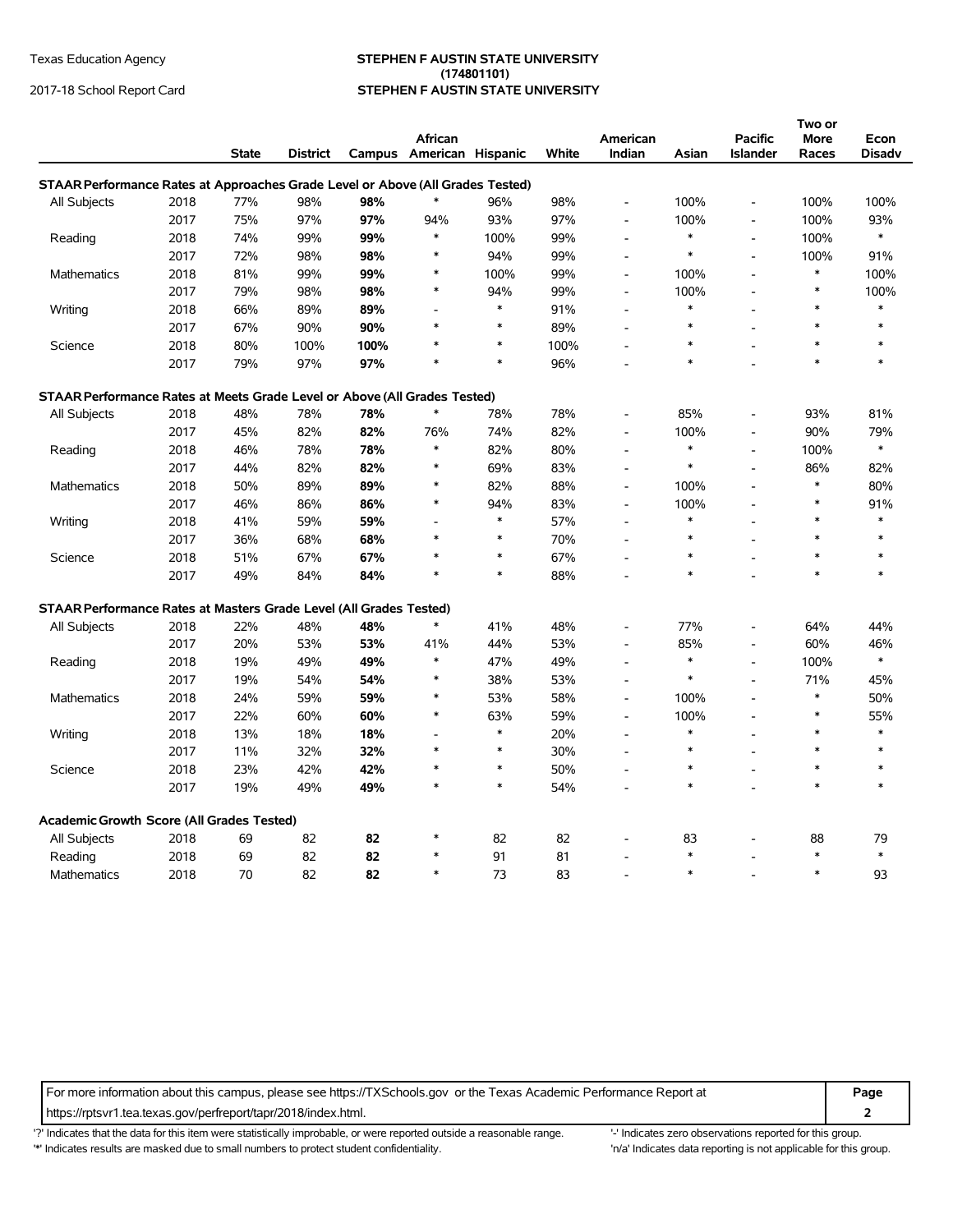#### Texas Education Agency **STEPHEN F AUSTIN STATE UNIVERSITY (174801101)** 2017-18 School Report Card **STEPHEN F AUSTIN STATE UNIVERSITY**

|                                                                       |      |              |                 |                          |         |        |        |                    |        |                                   | Two or               |                       |
|-----------------------------------------------------------------------|------|--------------|-----------------|--------------------------|---------|--------|--------|--------------------|--------|-----------------------------------|----------------------|-----------------------|
|                                                                       |      | <b>State</b> | <b>District</b> | Campus American Hispanic | African |        | White  | American<br>Indian | Asian  | <b>Pacific</b><br><b>Islander</b> | <b>More</b><br>Races | Econ<br><b>Disadv</b> |
| Progress of Prior-Year Non-Proficient Students                        |      |              |                 |                          |         |        |        |                    |        |                                   |                      |                       |
| Sum of Grades 4-8                                                     |      |              |                 |                          |         |        |        |                    |        |                                   |                      |                       |
| Reading                                                               | 2018 | 38%          | *               | $\star$                  |         | $\ast$ | $\ast$ |                    |        |                                   |                      |                       |
|                                                                       | 2017 | 35%          | $\ast$          | $\star$                  |         |        | ∗      |                    |        |                                   |                      |                       |
| <b>Mathematics</b>                                                    | 2018 | 47%          | $\ast$          | $\star$                  |         | $\ast$ | $\ast$ |                    |        |                                   |                      |                       |
|                                                                       | 2017 | 43%          | *               | $\star$                  |         |        | $\ast$ |                    |        |                                   | $\ast$               |                       |
| <b>Students Success Initiative</b>                                    |      |              |                 |                          |         |        |        |                    |        |                                   |                      |                       |
| <b>Grade 5 Reading</b>                                                |      |              |                 |                          |         |        |        |                    |        |                                   |                      |                       |
| Students Meeting Approaches Grade Level on First STAAR Administration |      |              |                 |                          |         |        |        |                    |        |                                   |                      |                       |
|                                                                       | 2018 | 79%          | 100%            | 100%                     | $\ast$  | 100%   | 100%   |                    |        |                                   |                      |                       |
| <b>Students Requiring Accelerated Instruction</b>                     |      |              |                 |                          |         |        |        |                    |        |                                   |                      |                       |
|                                                                       | 2018 | 21%          | $\ast$          | $\star$                  | $\ast$  | $\ast$ | $\ast$ |                    | $\ast$ |                                   | $\ast$               |                       |
| <b>STAAR Cumulative Met Standard</b>                                  |      |              |                 |                          |         |        |        |                    |        |                                   |                      |                       |
|                                                                       | 2018 | 84%          | 100%            | 100%                     | $\ast$  | 100%   | 100%   |                    | $\ast$ |                                   | $\ast$               |                       |
| <b>Grade 5 Mathematics</b>                                            |      |              |                 |                          |         |        |        |                    |        |                                   |                      |                       |
| Students Meeting Approaches Grade Level on First STAAR Administration |      |              |                 |                          |         |        |        |                    |        |                                   |                      |                       |
|                                                                       | 2018 | 85%          | 100%            | 100%                     | ∗       | 100%   | 100%   |                    |        |                                   |                      |                       |
| Students Requiring Accelerated Instruction                            |      |              |                 |                          |         |        |        |                    |        |                                   |                      |                       |
|                                                                       | 2018 | 15%          | $\ast$          | $\star$                  | $\ast$  | $\ast$ | $\ast$ |                    |        |                                   |                      |                       |
| <b>STAAR Cumulative Met Standard</b>                                  |      |              |                 |                          |         |        |        |                    |        |                                   |                      |                       |
|                                                                       | 2018 | 90%          | 100%            | 100%                     | ∗       | 100%   | 100%   |                    |        |                                   |                      |                       |

For more information about this campus, please see https://TXSchools.gov or the Texas Academic Performance Report at **Page** https://rptsvr1.tea.texas.gov/perfreport/tapr/2018/index.html. **3**

'?' Indicates that the data for this item were statistically improbable, or were reported outside a reasonable range. "Indicates zero observations reported for this group. '\*' Indicates results are masked due to small numbers to protect student confidentiality. Mother this invariant to the this group.